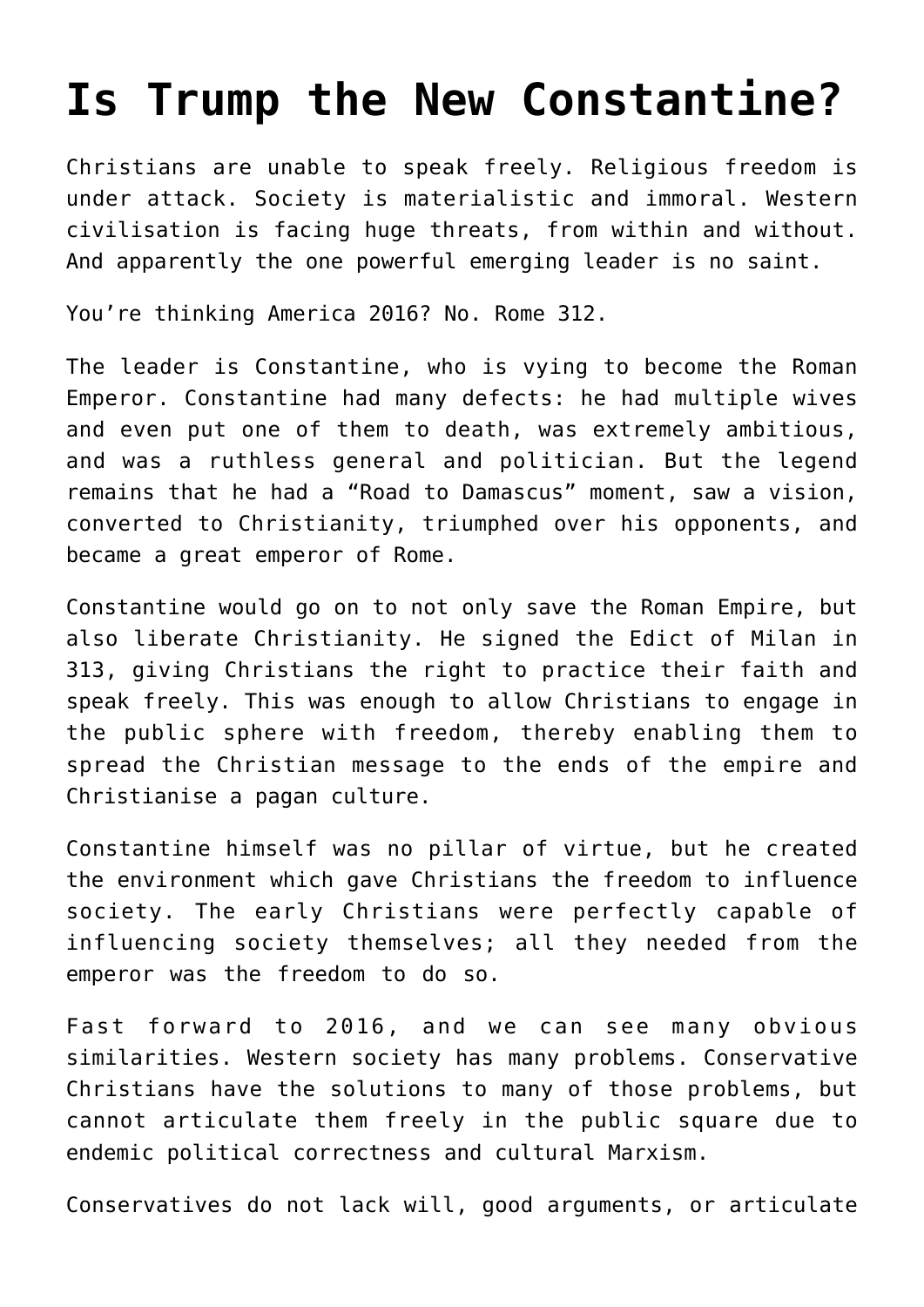defenders; what they lack is the freedom to speak bluntly about social issues without being shouted down by the vindictive hordes of secular progressivism for "offending" particular groups of people. Donald Trump is the only person who can give us that freedom.

But first, consider the following:

- Stating that children should ideally have a mother and father because on average they will do best in that environment (as supported overwhelmingly by the relevant social science) renders you "homophobic" (even though the statement has nothing to do homosexuality) and a "hater of single mothers";
- Explaining that there is actually a biological and societal reason that marriage has been promoted and protected as between a man and a woman for millennia (hint: it's about children) makes you "bigoted";
- Arguing that the high divorce rate hurts children, and that no-fault divorce is responsible for many social problems, makes you "living in the 1950s" and a "dinosaur" (even though the social data on the effects of divorce is indisputable and President Obama himself has said as much);
- Affirming the biological fact that men and women are inherently different makes you "transphobic" (something that no one knew existed just a few years ago);
- Pointing out that babies do not simply magically appear out of nothing after nine months, and may in fact have a right to life and dignity before birth, makes you an extremist (just because) and a sexist (even though this statement says nothing about women).

There are many more examples. The point is that making perfectly reasonable statements causes so much outrage that conservatives either give up or end up losing credibility and becoming impotent in influencing public opinion. Arguments are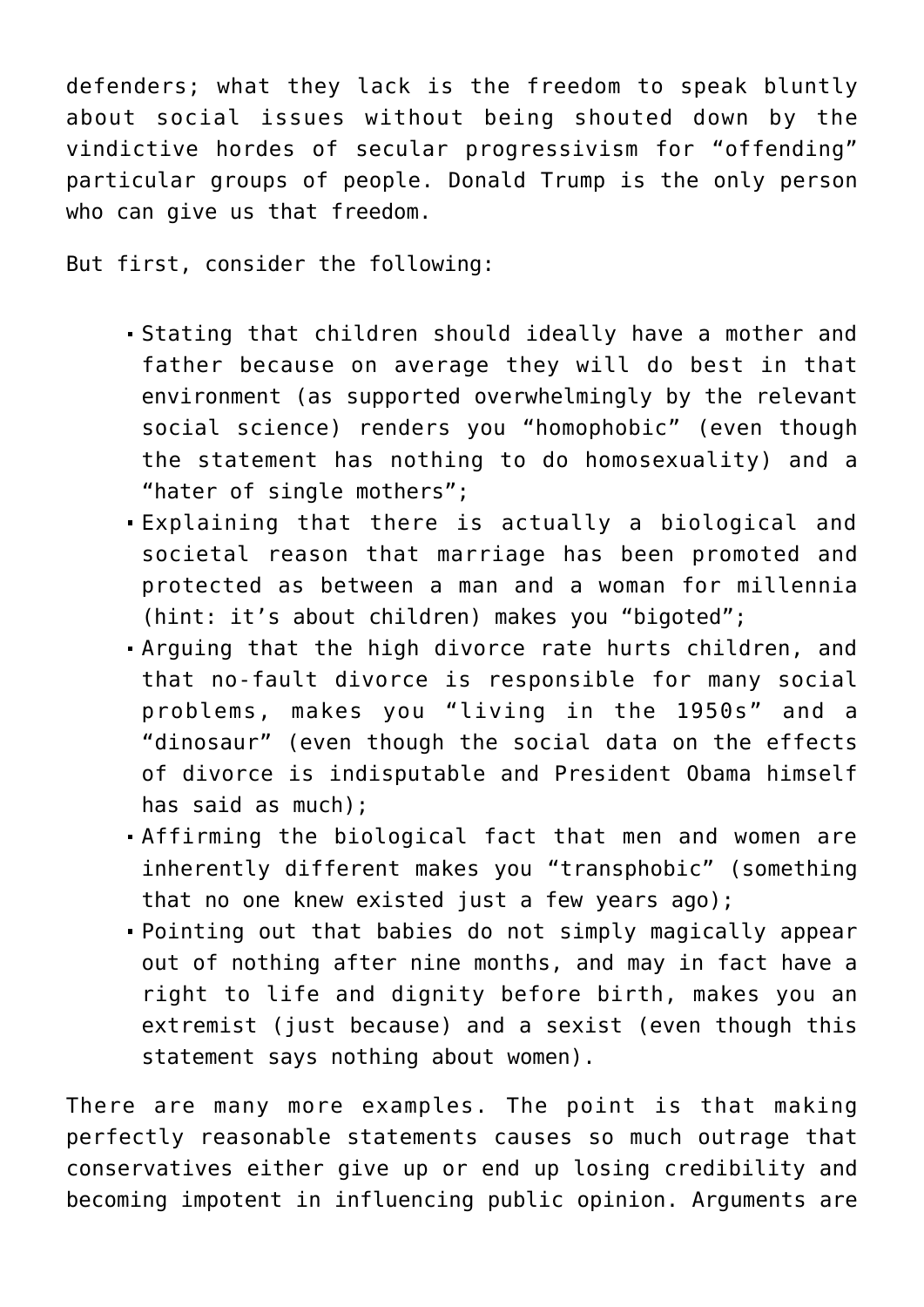not considered on their merits but rather assessed based on the extent to which they offend particular groups of people. This makes the conservative Christian cause in the public sphere ultimately hopeless.

And this is where Trump comes in.

American doesn't need a president to make arguments for us. America just needs a president to give us the freedom to make our arguments without fear of being shouted down by the politically correct brigade.

Whatever else you might say about Trump, he is definitely politically incorrect, and prides himself on that attribute. He refuses to back down after making controversial statements. He does not apologise for offending groups after making arguments. He stands up to the media. He is defiant in spite of being vilified by political elites, journalists, and academics.

Let's consider the example of illegal immigration. Trump is tapping into the understandable tendency for ordinary citizens to be sceptical of high levels of immigration, especially when there is little or no order to the immigration program. For many years, this was a no-go-zone, as those who raised the issue were shouted down by calls of "racist" and allegations of offending immigrants, Mexicans, etc. Trump, however, in less than a year, has managed to kick-start a proper debate on the topic by refusing to be howled down and apologise for potentially offending minority groups. Regardless of your views on illegal immigration, it is clear that the tactics of the cultural Marxists, used in the immigration debate, simply do not work against Trump.

Or take the issue of terrorism. Unlike many other Christian leaders, Trump calls out the evil of Islamic terrorism and extremism for what it is; and seeks to sensibly scrutinise the policy of mass Islamic immigration in order to protect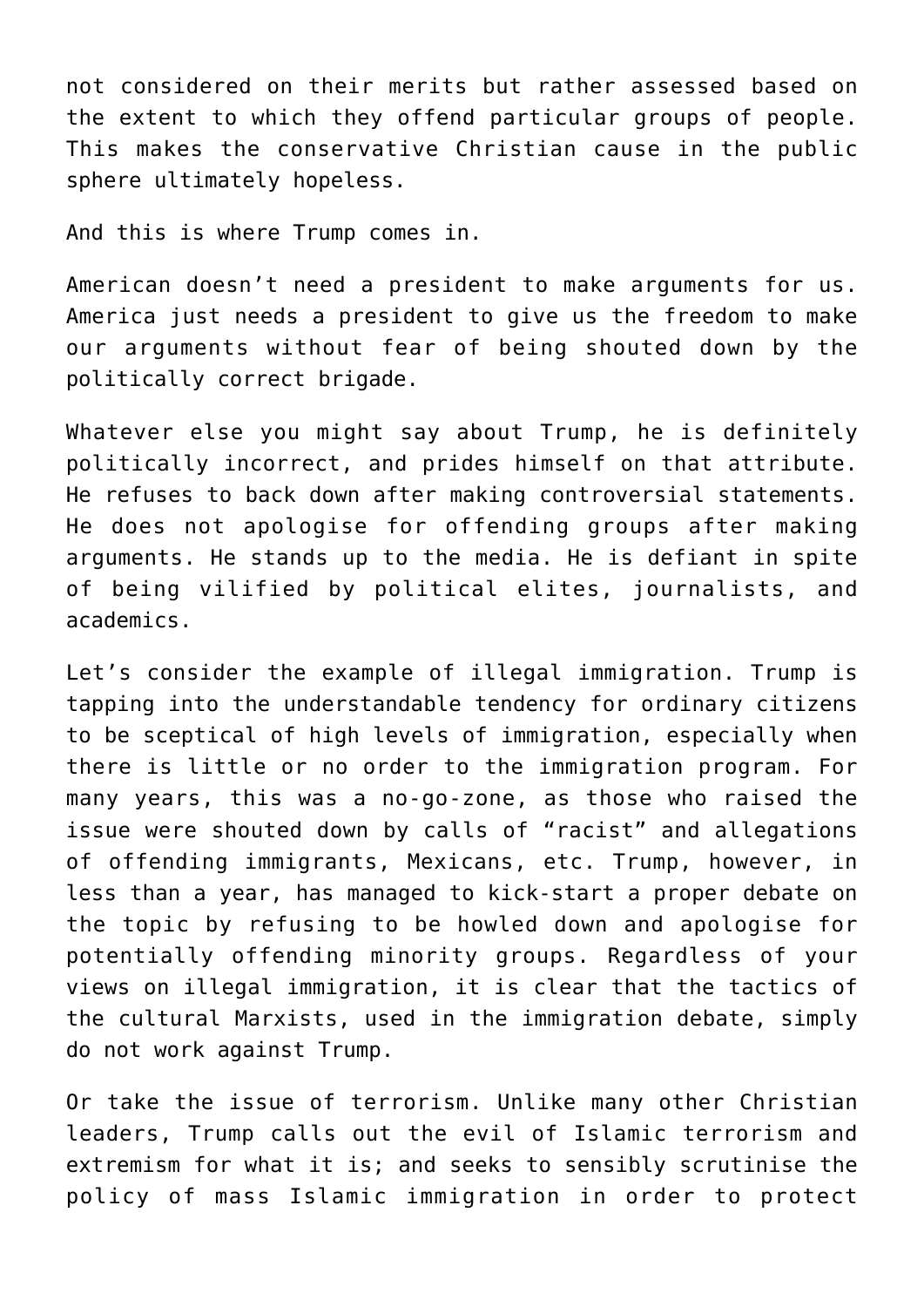national security. In doing so, he has again overcome the slogans of "Islamophobia" and "racism to actually discuss an important, sensitive issue.

Christian conservatives need exactly the same thing to happen with other issues, like abortion and marriage. This is how Trump could be a great president for conservative Christians. Trump is the one presidential candidate who is capable of changing society to make it more tolerant of robust discussions on controversial issues. At last, with a leader who publicly holds the silencing tactics of the left with utter contempt, it would be possible to stand up to leftists on hot-button issues.

If Trump becomes president of the US and the most powerful leader in the West, he can fundamentally change Western culture. The effects of his presidency would go far beyond the shores, and walls, of America. People would speak more freely about a range of issues. Political correctness, after being denounced by Trump over and over again, would be severely weakened. Cultural Marxism and the politics of victimhood would be crippled. Progressives who seek to shut down debate would realise that their tactics no longer work. And following this fundamental transformation of the political scene, conservatives could finally be free to make their case in the public sphere.

Everything else would follow from this. Our universities would become places of learning and free thinking again. Better judges, lawyers, and politicians would result. The population would be far better informed because public debates would take place with fewer impediments. This would lead to long-term successes on social political issues, like abortion and marriage, and also allow Christians to make Western society truly Christian once again.

Now, many conservative Christian commentators and academics have spoken out against Trump. For example, [a large group of](http://www.nationalreview.com/article/432437/donald-trump-catholic-opposition-statement)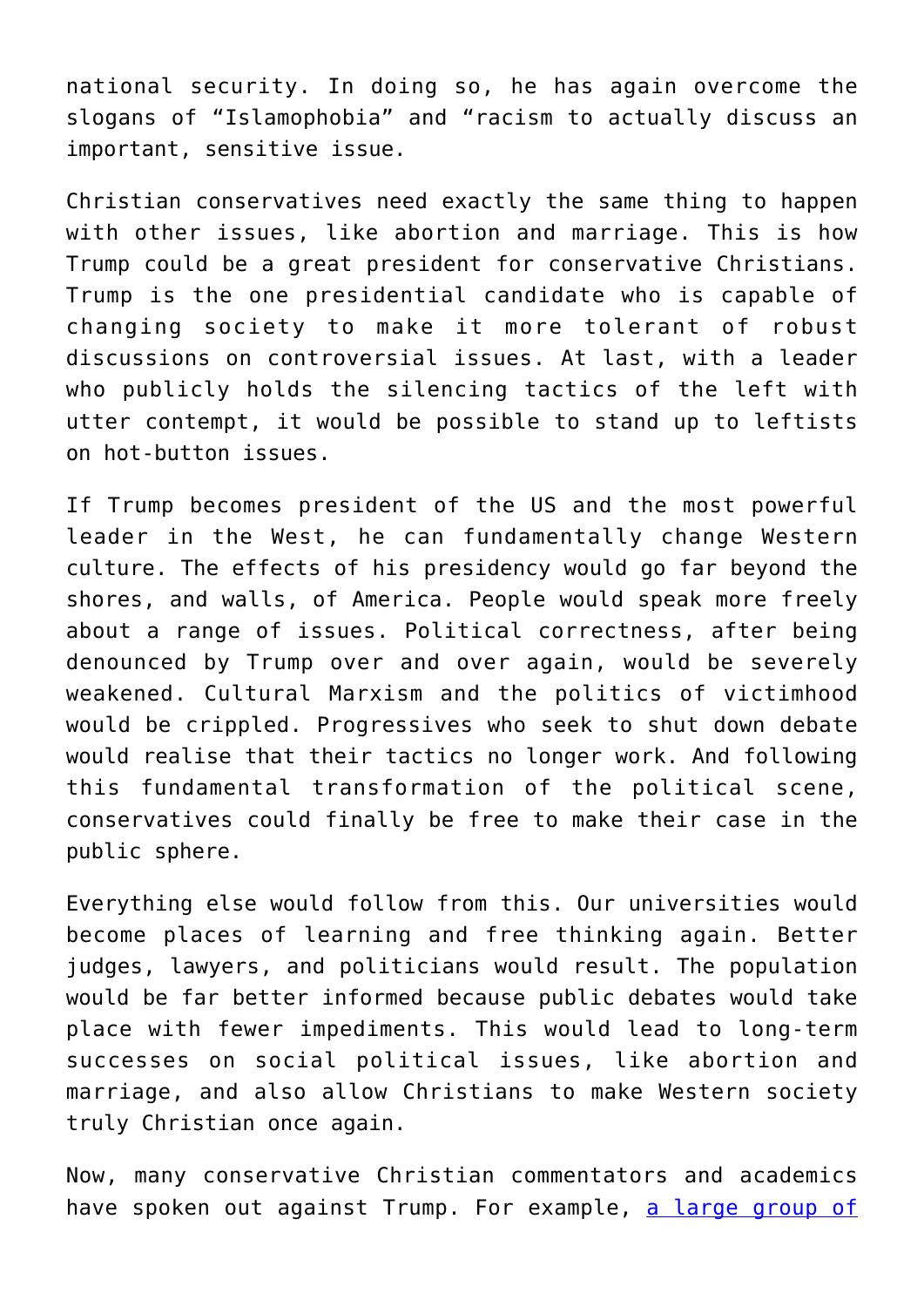[Catholic academics and public intellectuals,](http://www.nationalreview.com/article/432437/donald-trump-catholic-opposition-statement) including Professor Robert George from Princeton, came out recently with many criticisms of Trump: all of them understandable, many of them justifiable, and some of them indisputable. It is perfectly legitimate to be concerned about Trump's sudden change of heart on abortion, his past comments on marriage and family, his attitude towards Muslims, his support for torture, and so on.

People such as Professor George are intellectual giants who have been great warriors for conservatism, but they appear to be missing the bigger picture this election. They want to elect candidates who have a record of defending conservative positions, as a way of mitigating the control that progressives have over social debates, a reality that they just accept. But why do we just have to accept it? Why can't we think outside the square and elect someone who might be able to deal a fatal blow to political correctness and cultural Marxism?

Having a consistent conservative president of the US would without a doubt be a welcome event. Publicly making the case for a number of Christian causes and nominating sound judges, for instance, would be good results in and of themselves. However, there is a very limited amount of good this would do when there is still a culture that severely restricts public debate particularly on a number of vital social issues. Conservative politicians, commentators, and academics would still have to tread carefully, dilute their arguments, and apologise for offending people, as long as cultural Marxists have a hold on public debate. No long-term victories are possible while this is the case.

Just look at the minimal sustainable benefits from eight years of George W. Bush, a conservative Christian, in power. He was everything a conservative Christian could ask for. He even had a Republican congress for a period of time. But what do we have to show for the eight years he was president? Is America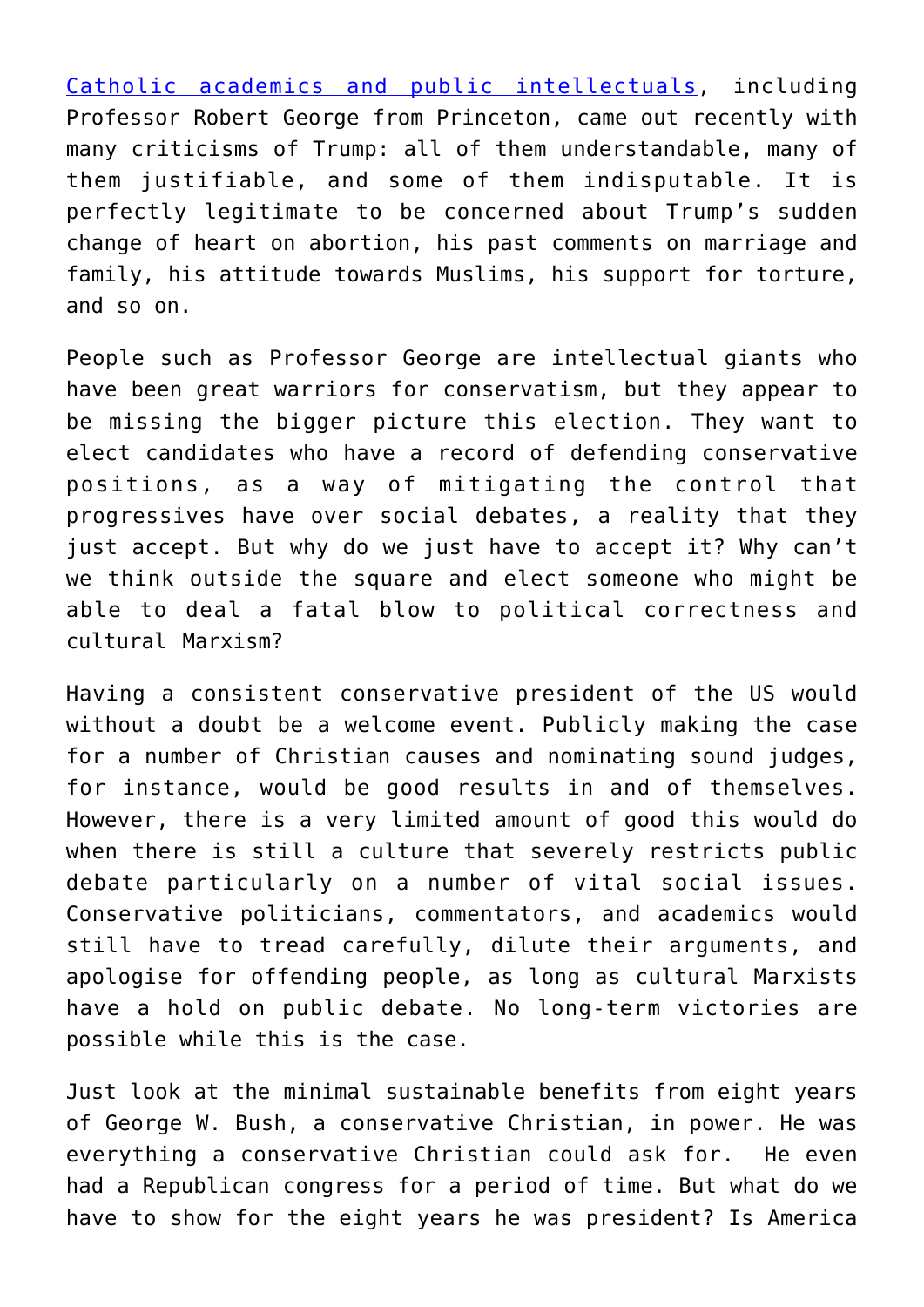in any conceivable way more hospitable to Christianity and to conservative principles than it was in 2000? Even if you blame Obama for rolling back the good things that Bush did, then you have to accept that Bush's achievements were so unsustainable as to be virtually useless. So what exactly is the point of electing another mainstream conservative Christian President?

Coming from a commerce background, Trump is the "high risk/high return" option. He could end up achieving little for conservatism and embarrass conservatives in the short-term. But it is also quite possible that he drives cultural Marxism out of the public sphere, allowing Christians to make their case freely for many generations to come.

Maybe it is just those of us in our impetuous youth, but we have had enough of the culture of political correctness and should be willing to take almost any risk to grasp the oncein-a-generation opportunity of eradicating this culture from Western countries. If we push back against cultural Marxism, and there is no better way of doing this than by making Trump president, then political correctness will be significantly weakened, and after four or eight years of Trump, would be crippled beyond healing.

There are also legitimate questions about Trump's character, temperance and ego. Trump is certainly no saint. But do we really need a saint as President of the United States right now? Or do we just need someone to free up the public sphere to allow Christians to help make everyone saints?

In any case, does anyone seriously believe that Trump has a bigger ego than any other politician? He just refuses to display the fake humility that politicians have come to perfect and the population have come to despise.

Here again is a similarity with Constantine: as emperor, he was such an egotistical individual that he even named the capital of the empire, Constantinople, after himself (even